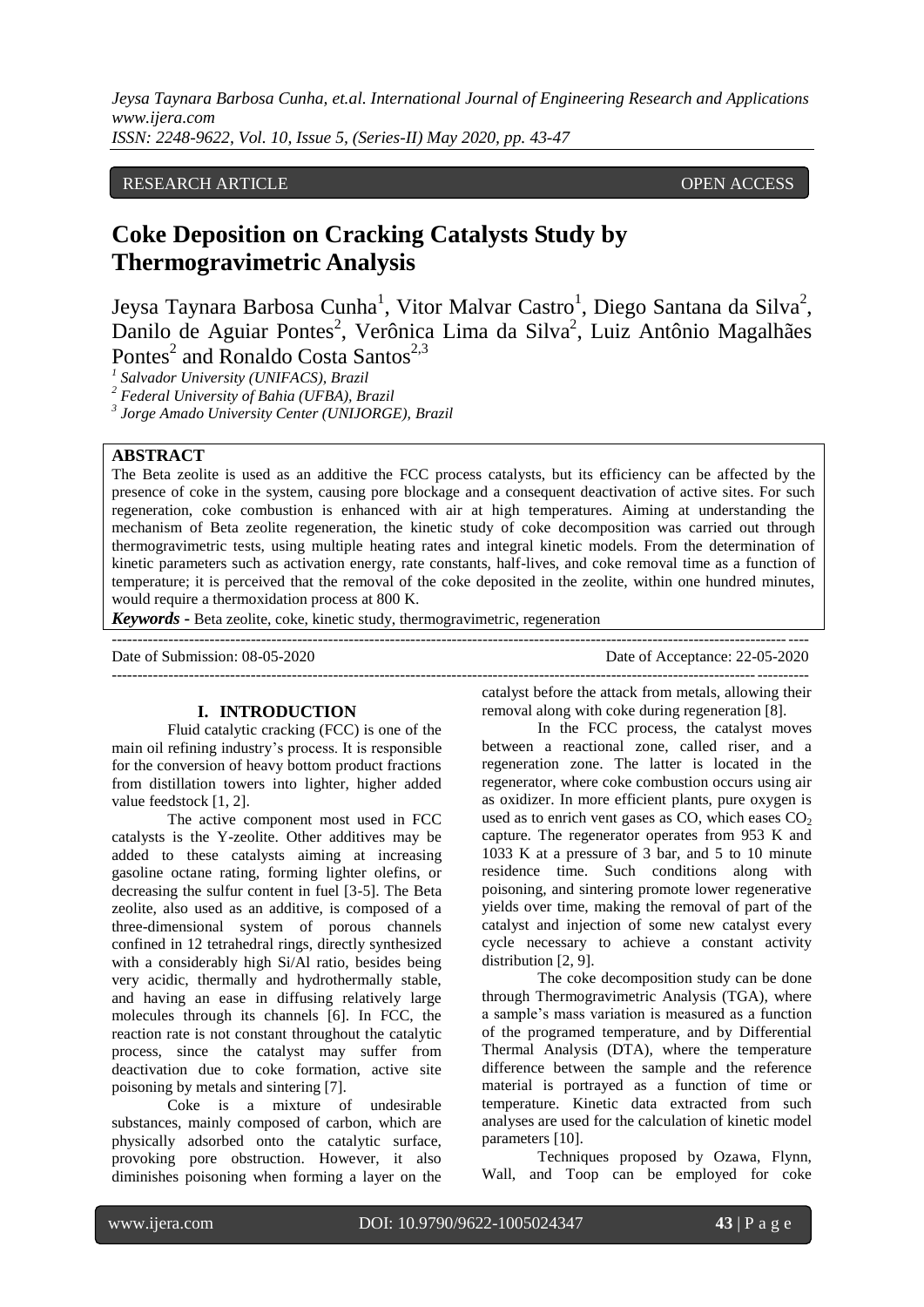*Jeysa Taynara Barbosa Cunha, et.al. International Journal of Engineering Research and Applications www.ijera.com ISSN: 2248-9622, Vol. 10, Issue 5, (Series-II) May 2020, pp. 43-47*

decomposition study as to acquire catalyst regeneration kinetic parameters, obtained through integrated thermogravimetric curves associated with mathematical models. These techniques provide calculations for activation energy, rate constants, half-lives, and, mainly, coke removal time as a function of temperature [11].

When obtaining a kinetic model, and reaction parameters, coke nature and location on the catalytic surface can be better analyzed, easing the FCC regenerator designing for better operational conditions in the coke decomposition step [12].

This way, the objective of this paper is to study coke thermal decomposition on Beta zeolite by thermogravimetric analysis as for obtaining catalyst regeneration kinetic parameters.

#### **II. MATERIAL AND METHODS**

A Zeolyst International commercial Beta zeolite (BEA) (CP814N) in the ammoniacal form with SAR 18 was used for the study. The catalyst was calcined for 4h with synthetic air at 773 K, to reach the proton form.

A standard solution of 100 ppm thiophene in n-hexane was prepared from n-hexane solvents (≥99% A.C.S. reactant, Sigma-Aldrich) and thiophene (99% A.C.S. reactant, Sigma-Aldrich). Thiophene was used as a sulfur source and n-hexane as a paraffinic component of gasoline.

The catalytic cracking of n-hexane containing 100 ppm thiophene was performed in a fixed bed lab reactor, operating at atmospheric pressure at 773 K, with a space velocity of  $0.83 \text{ s}^{-1}$ . The catalyst was treated with nitrogen at 773 K for 4h before the test.

The thermogravimetric analyses were performed in a DTG-60 Shimadzu with a sample size of approximately 5 mg, which were weighted in open platinum sample pan, introduced in the thermogravimetric oven scale. The reference was an identical sample pan of the same material and weight. The tests occurred in different linear heating rates ( $\beta$ ) of 5, 10, and 20 K min<sup>-1</sup>, in temperature range of 303 K and 1173 K, with a nitrogen flow of 50 mL min-1 in a dynamic synthetic air atmosphere with a flow rate of  $100 \text{ mL min}^{-1}$ , controlled by a gas control system.

Having obtained the thermogravimetric analysis results, which provide sample mass variation as a function of temperature rise related to the heating rate, Origin® was used for data analysis through the plotting of adequate graphs, allowing the interpretation of results.

The appropriate integral kinetic models were applied for the study of coke deposition on Beta zeolites through thermogravimetric experiments to determine kinetic parameters such as: activation

energy, rate constants, half-lives, and the necessary time for coke removal.

#### **III. RESULTS AND DISCUSSION**

The TGA/DTA technique involves a program of linear heating with programmed oxidation temperature and air flow that can allow the assumption of a constant oxygen pressure throughout the experiment. From these thermogravimetric tests, the activation energy of coke decomposition on the Beta zeolite was calculated using the method Ozawa-Flynn-Wall, with the simplified equation 1 [11, 12].

$$
E_a \cong -18.2 \frac{d(log \beta)}{d(1/T)}
$$
 (1)

The kinetic model proposed by Ozawa and developed by Flynn and Wall is an integral method, simple, and widely applicable to kinetic parameter obtention from thermogravimetric studies, being very used in random degradation of polymers and other more complex reactions which cannot be analyzed through other methods [13, 12].

Employing the DTG derived curves, obtained for the studied conditions at different heating rates, we observed a loss in mass, without affecting the zeolite structure, resulting from coke decomposition:

$$
\begin{array}{c}C_{(s)}+O_{2(g)}\longrightarrow CO_{2(g)}\\C_{(s)}+O_{2(g)}\longrightarrow CO_{(g)}\end{array}
$$

As the heating rate decreases, the DTG temperature for coke burning switches to a lower value [12]. However, this change was not significant, and regeneration occurred in temperature intervals similar for all heating rates. Nevertheless, at the rate of  $10 K min<sup>-1</sup>$ , the DTG curve peak is more visible and easier to interpret. We verify that coke oxidation is maximum at the temperature range from 553 K to 951 K, Fig. 1.

In the temperature analysis of regeneration as a function of lost mass percentage for the different heating rates (Fig. 2), it was noted that the thermal region of coke removal is a direct function of the employed heating rate, and the similarity in coke burning temperature was confirmed among the tests. In FCC catalysts, low heating rates are used when coke is in the core instead of in the pores [14].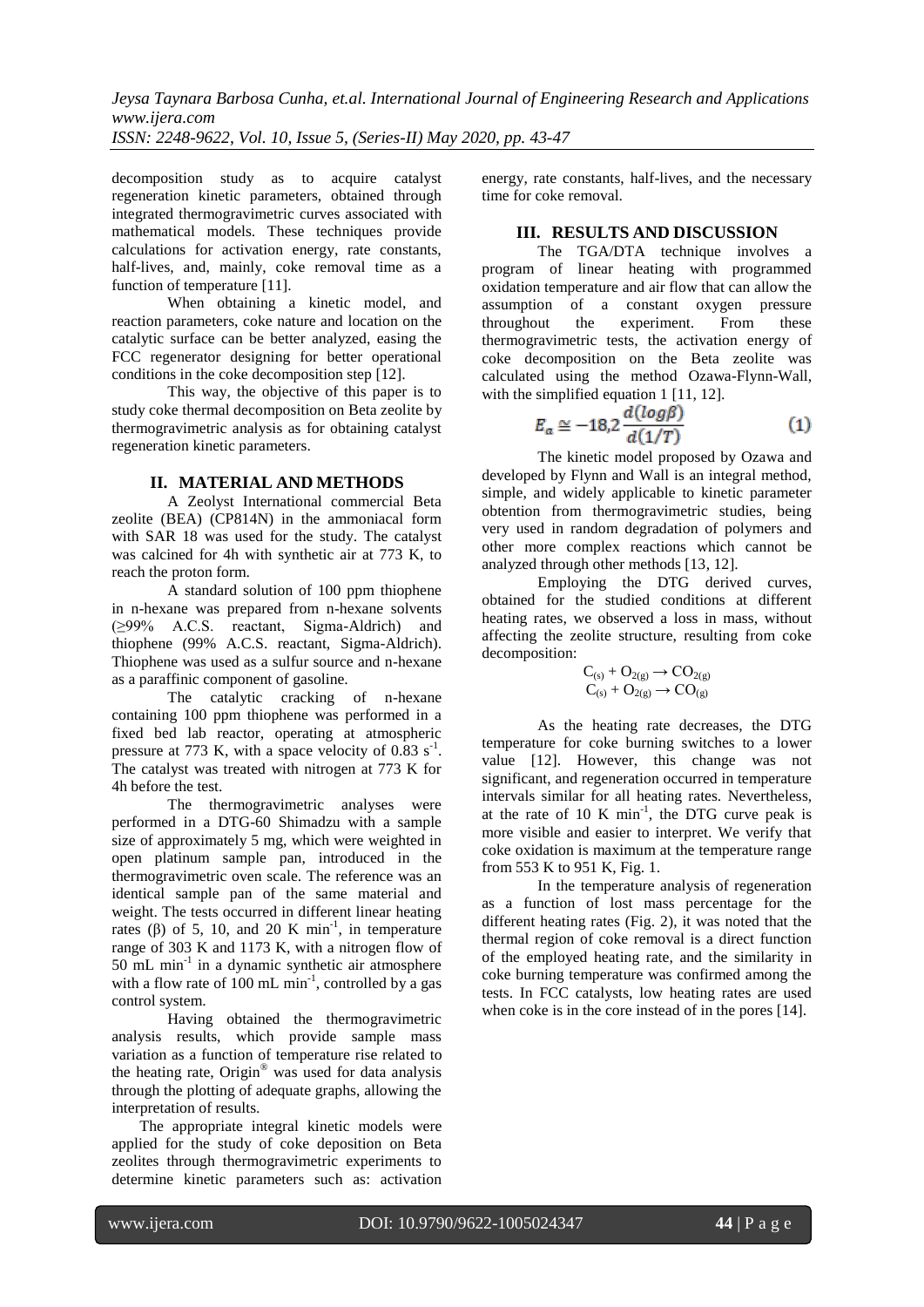*Jeysa Taynara Barbosa Cunha, et.al. International Journal of Engineering Research and Applications www.ijera.com*

*ISSN: 2248-9622, Vol. 10, Issue 5, (Series-II) May 2020, pp. 43-47*



**Figure 1:** Differential thermogravimetric curve for the Beta zeolite impregnated with coke at a heating rate of 10 K  $min^{-1}$ .



**Figure 2:** Multiple thermogravimetric curves in the coke impregnated Beta zeolite oxidation zone at different heating rates  $(β)$ .

The linearity observed when the heating rate logarithmic is plotted as a function of reciprocal temperature, for several degradation rates of coke (Fig. 3), confirms that the kinetic model can be used to evaluate catalyst coke removal. From the first derivative of such curves, sufficient parameters are obtained for determining activation energy through equation 1, reaching a value of 72,4  $kJ$  mol<sup>-1</sup>.

We perceived that, for different coke degradation rates, the combustion profile changes. This occurs due to the nature of deposited coke, and the complex structure and composition of the zeolite. Therefore, we must assume activation energy for regeneration as the sum of coke combustion steps in several fractions for different heating rates [12].



**Figure 3:** Heating rate logarithmic versus reciprocal temperature for different coke degradation rates.

 $\beta$  5 | small variation until 700 K, where there is an  $\beta$ <sup>10</sup> exponential increase, indicating that thermoxidation  $\beta$  20 velocity increases in the same way past this (Fig. 4). From the Arrhenius equation (equation 2) [14], we note that curve of kinetic constant presents



thermoxidation temperature on the Beta zeolite.

Conversion is related to the time function for all heating conditions (Fig. 5). We note that, with the increase in heating rates, higher conversions are obtained in smaller process time spans. Therefore, this allows the comparison of the coke decomposition profile for different analysis conditions and verify the influence of heating rates in the coke oxidation reaction on the Beta zeolite.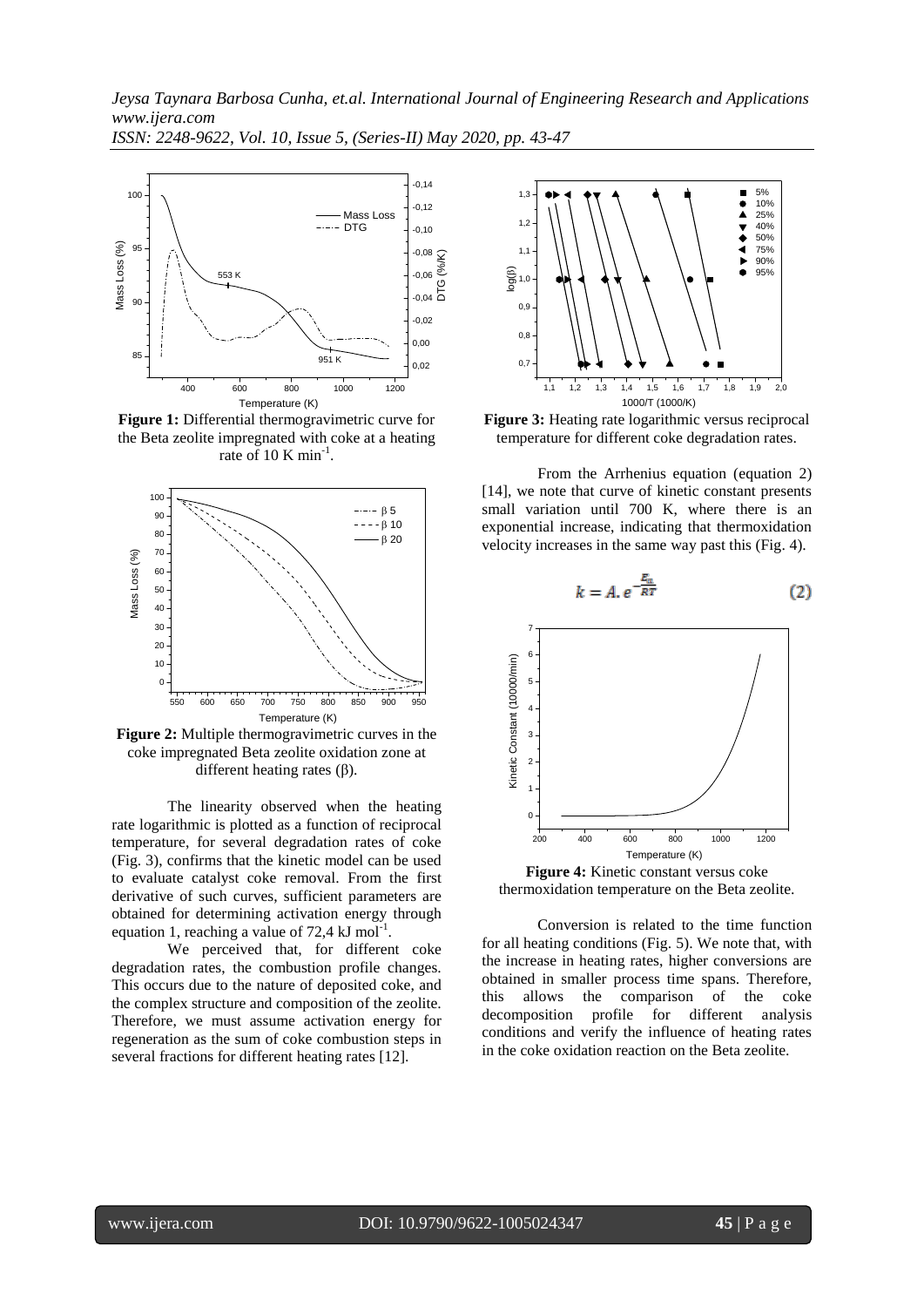*ISSN: 2248-9622, Vol. 10, Issue 5, (Series-II) May 2020, pp. 43-47*



**Figure 5:** Conversion of coke with time for different heating rates.

From the Toop relation, equation 3, it is possible to plot lifetime versus regeneration temperature, predicting when time will lead to remove coke at certain temperature [13] shown in Fig. 6. In order to remove 99% of coke from the zeolite within one hundred minutes, for example, a process of thermoxidation at 800 K would be necessary, with an air flow of 100 mL min<sup>-1</sup>.

$$
T_c = \frac{E_a/R}{\ln t_c - \ln \left[\frac{E}{\beta.R} \cdot P\left(\frac{E}{R.T_p}\right)\right]}
$$
(3)



**Figure 6:** Coked Beta zeolite regeneration time for determining temperature.

According to data for coke decomposition evaluation in different zeolites found in literature, distinct behaviors were presented. This can be attributed to complex structures and chemical characteristics of the catalysts, besides a wide spectrum of operational conditions. Therefore, the kinetic combustion of coke depends on several factors.

#### **IV. CONCLUSION**

The reaction of coke deposition onto the

Beta zeolite is a process that requires an activation energy equal to 72,4  $kJ$  mol<sup>-1</sup>. For TGA analysis, under lower heating rates, the thermoxidation temperature decreases.

The kinetic constant rate increases as a function of temperature, representing an increase in reaction velocity as a consequence of larger amount of available energy to the molecules. This is confirmed in conversion as a function of temperature analysis, which are directly proportional.

The thermogravimetric tests under different conditions along with the kinetic models demonstrated to be efficient for the establishment of parameters and analysis of coke decomposition in the Beta zeolite.

#### **ACKNOWLEDGEMENTS**

The authors would like to thank FAPESB (Fundação de Amparo à Pesquisa do Estado da Bahia) and IBTR (Instituto Brasileiro de Tecnologia e Regulação) for financial.

#### **REFERENCES**

- [1]. Y. Zhang, G. Sun, S. Gao and G. Xu, Regeneration kinetics of spent FCC catalyst via coke gasification in a micro fluidized bed, *Procedia engineering, 102,* 2015, 1758-1765.
- [2]. J. Shi, J. Guan, D. Guo, J. Zhang, L. J. France, L. Wang and X. Li, Nitrogen chemistry and coke transformation of FCC coked catalyst during the regeneration process, *Scientific reports, 6,* 2016, 27309.
- [3]. W. Jiao, X. Wu, G. Li, T. Xue, Y. Wang and Y. Tang, Core–Shell Zeolite Y@ γ‐ Al2O3 Nanorod Composites: Optimized Fluid Catalytic Cracking Catalyst Assembly for Processing Heavy Oil, *ChemCatChem, 9(13),* 2017, 2574-2583.
- [4]. D.F. Almeida, R.C. Santos, D.S. Silva, J.F. Padilha, D.A. Pontes and L.A.M. Pontes, Catalytic removal of sulfur compounds from petroleum streams, *Brazilian Journal of Petroleum and Gas, 12,* 2018, 181-194.
- [5]. R.C. Santos, D.F. Almeida, D.A. Pontes, L.Y. Lau and L.A.M. Pontes, Thiophene cracking on zinc modified Beta zeolite, *Molecular Catalysis, 470,* 2019, 112-119.
- [6]. A. Duan, G. Wan, Y. Zhang, Z. Zhao, G. Jiang and J. Liu, Optimal synthesis of micro/mesoporous Beta zeolite from kaolin clay and catalytic performance for hydrodesulfurization of diesel, *Catalysis today, 175(1)*, 2011, 485-493.
- [7]. A. Yamaguchia, D. Jina, T. Ikedaa, K. Satoa, N. Hiyoshia, T. Hanaokaa, F. Mizukamia and M. Shirai, Deactivation of ZSM-5 zeolite